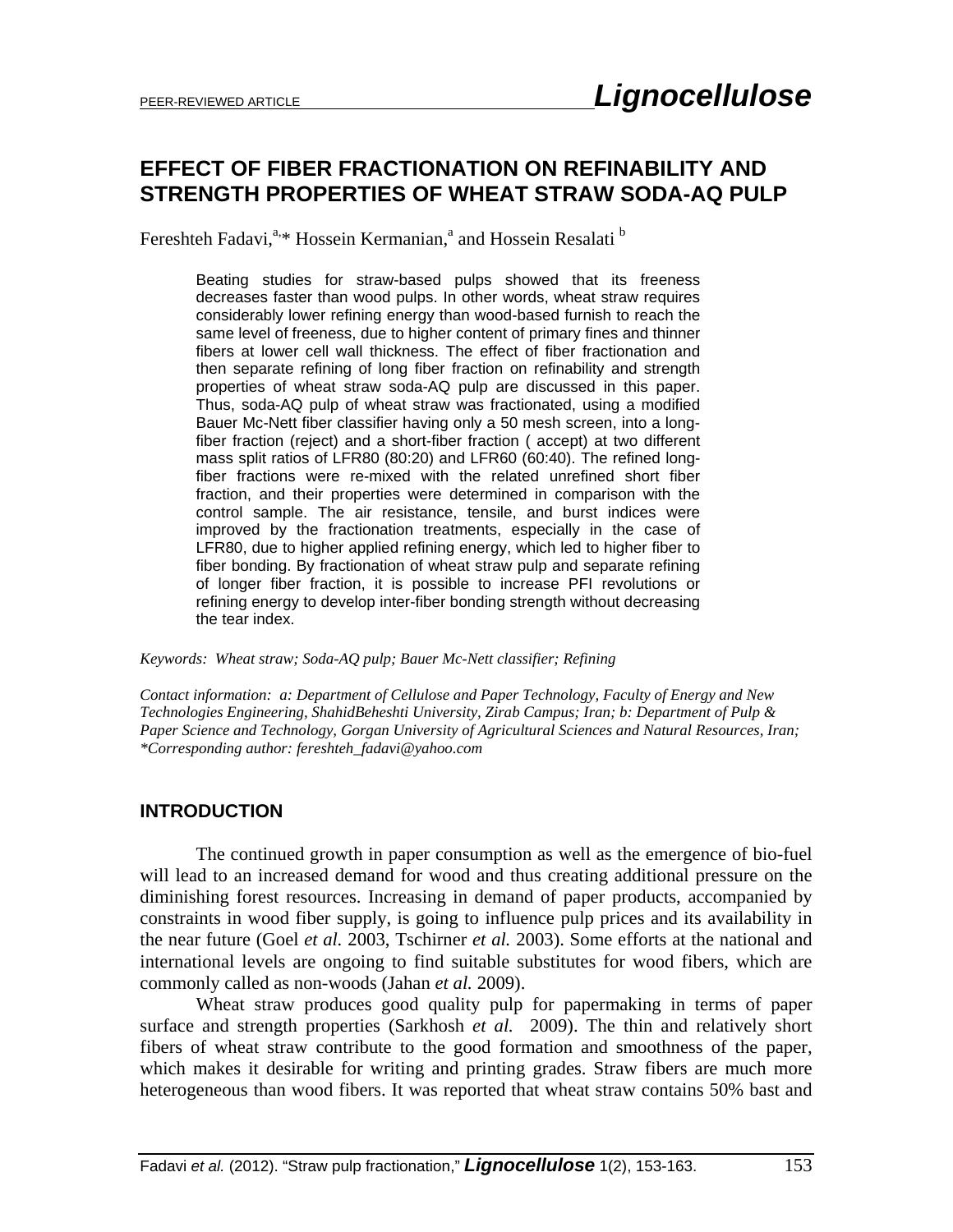sclerenchyma fibers, 30% parenchyma, 15% epidermal cells, and 5% vessels. These components vary considerably in terms of their length, diameter, cell wall thickness, and degree of delignification (Schott *et al.* 2003; Mackean and Jacobs 1997; Jacobs *et al.* 2000). The dimensions of wheat straw fibers are: average fiber length 1.18 mm, lumen diameter 5.68 µm, and cell wall thickness 3.96 µm. The dimensions of non-fibrous cells are: parenchyma  $445\times124$  µm, vessels  $96\times57$  µm, and epidermal cells 390 $\times38$  µm (Singh *et al.* 2011). Refining studies for wood and straw fibers showed that freeness decreases faster with wheat straw fibers than wood fibers, which is substantiated by the rapid drop in tear strength and a lower than usual increase in tensile and burst strength (Goel *et al.* 2003; Guo *et al.* 2009).

Refining is an important factor in papermaking process control and final paper qualities. One of the main purposes of refining is to obtain a higher sheet strength through development of fiber to fiber bonds. The amount and intensity of refining depend on the types of fibers, pulping method, and the required qualities of paper being made. A few investigations have been done to optimize the refining conditions of wheat straw pulps (Mackean and Jacobs 1997; Guo *et al.* 2009). They concluded that the sudden decrease in freeness of the wheat straw pulp could be due to an increase in primary fines with refining.

Vichnevsky *et al*. (2001) separated the main structural types of wheat straw APMP fibers and determined their effect on the physical properties of the straw mechanical pulp. They suggested that the fines removal should be considered depending on the targeted product. Guo *et al.* (2009) and Ljusgren *et al.* (2006) found that the fines from wheat straw pulps do not contribute to strength; therefore strength properties of straw pulp could benefit from fines removal. Heijensson-Hulten *et al.* (2012) suggested that the removal of fines from wheat straw pulps by fractionation improves bleachability and also drainage properties, while simultaneously the fines can be modified and used as a strength enhancer.

These studies demonstrated that the primary fines hinder strength improvement of straw pulp, so their complete removal may be beneficial to strength development. However, it has been suggested that the economics and alternative uses for the fines fraction would need to be examined.

The main aim of this study was to use the fractionation technique for partial removal of fine and short fiber fraction in order to increase refining potential of the fractionated long fiber pulps and improve the strength properties of the remixed soda-AQ pulp from wheat straw.

#### **EXPERIMENTAL**

Wheat straw was collected from the Golestan province in Iran. It was cut into 2 to 3 cm length pieces and washed quickly with tap water to remove the non-fibrous impurities. Washed samples were then air-dried and transferred into plastic bags and their moisture content was determined.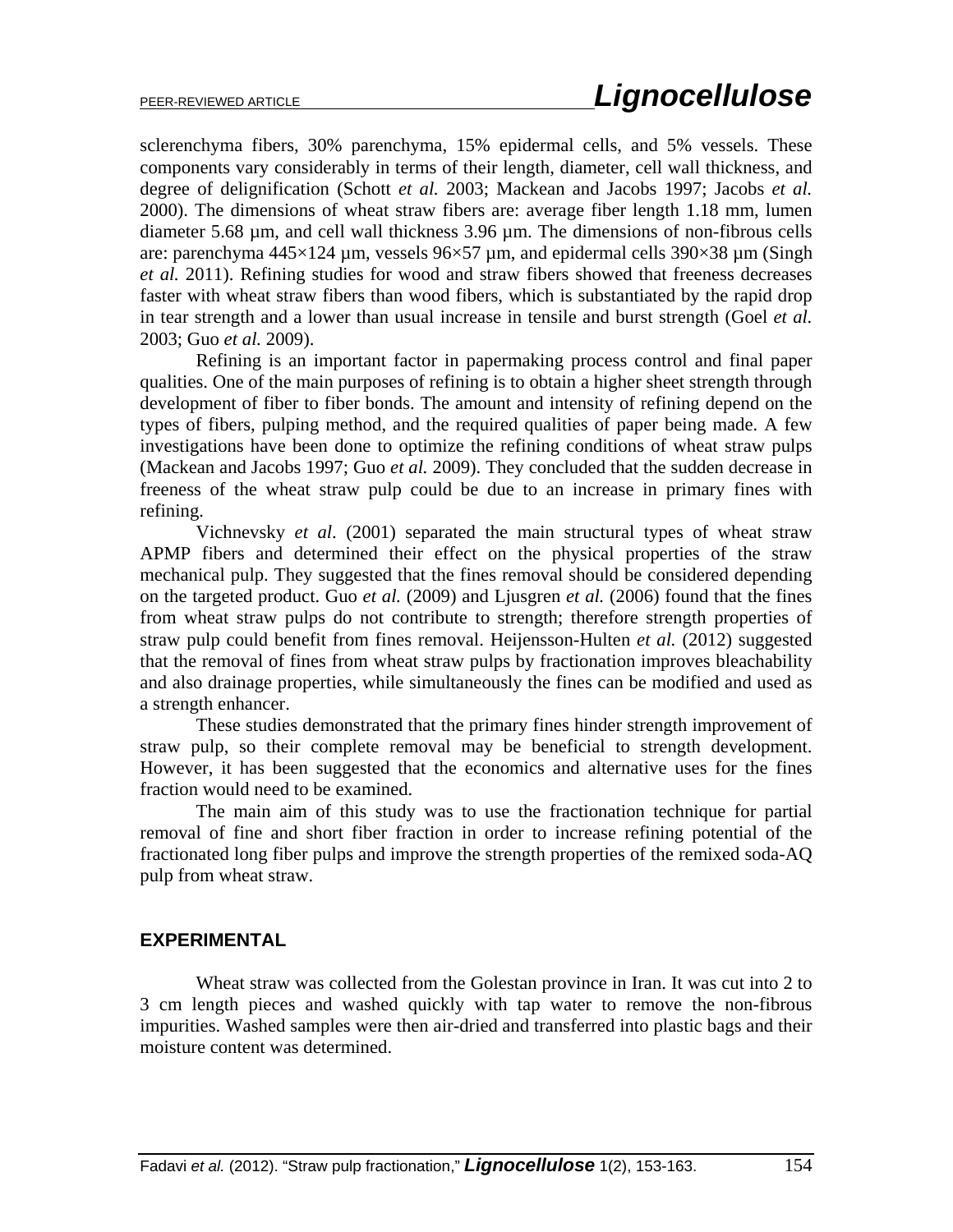#### **Pulping**

The cooking experiments were conducted in a glycerin oil heated digester consisting six 2500 mL bombs. For each soda-AQ cook, 100 g (oven dry basis) wheat straw was used. The pulping was done at  $160^{\circ}$ C for 30, 60, and 90 minutes using 16and18% sodium hydroxide plus 0.1% AQ to achieve the target kappa number of 20. The pulps were fully washed with tap water on a 200 mesh screen, and after being air dried, kappa number and total yield were determined according to T236 om-85 and gravimetrically, respectively.

### **Fiber Fractionation**

The soda-AQ pulps were fractionated on a modified Bauer Mc-Nett fiber classifier, using only a 50 mesh screen, in order to separate the pulp components into two different fractions such as (a) short fiber fraction passed from 50 mesh screen as accept section (P50) and (b) long fiber fraction remained on 50 mesh screen as reject section (R50). Moreover, the target mass split ratios in fractionation trial were chosen to be 80:20 and 60:40, as long fiber to short fiber ratios (reject to accept ratios), and called as "LFR80" and "LFR60", respectively. In addition, long fiber fraction was called as LF80 and LF60, and short fiber fraction was called as SF80 and SF60, for LFR80 and LFR60 trials, respectively, throughout this paper.

The fractionation times of 5 and 10 minutes, after some preliminary trails, were selected to obtain the target mass split ratios of 80:20 for LFR80 and 60:40 for LFR60 samples, respectively. The proper amounts of fibers in each fraction were prepared by replicating the fractionation trials and collected for further treatments.

The OD weight percent of pulp passes through mesh 200 was defined as fine content and called as P200.

### **Refining**

The pulps from the long fiber fractions, LF80 and LF60 samples, were refined by PFI mill to obtain different freeness levels of 420 and 350 mL, CSF according to TAPPI T248-sp standard. The refined pulps of LF80 and LF60 samples at any freeness were remixed with the belonging unrefined short fiber pulps of SF80 and SF60, respectively, at similar ratios as the original fractionation ratios of 80:20 and 60:40.

### **Handsheet Properties**

Standard handsheets with a basis weight of 60  $g/m<sup>2</sup>$  were made from the refined unfractionated control pulp and the remixed pulps of the fractionated samples for both LFR80 and LFR60 trials, according to TAPPI T205 sp-95. The paper properties were determined according to the related TAPPI standard methods. The data were analyzed using SAS statistical software. The results of handsheet properties were analyzed with factorial experiment in completely randomized design. Duncan test with 99% confidence level used for comparing and grouping the mean values.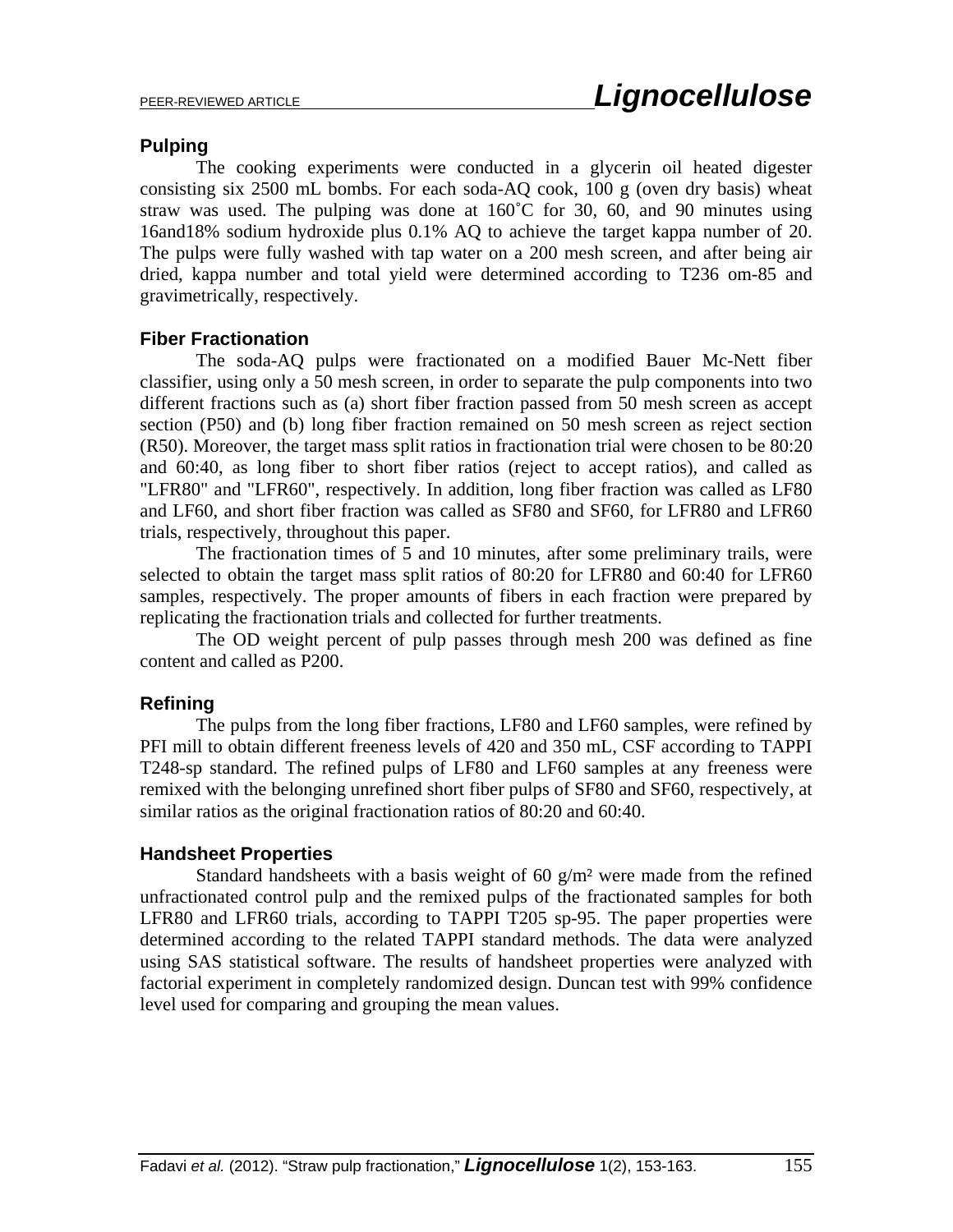#### **RESULTS AND DISCUSSION**

At a cooking temperature of 160 ˚C, different trials of pulping at various alkali charges and cooking times were done, and the results are shown in Table 2. On the basis of total yield, H-factor, kappa number, and uncooked fiber bundles or shive content of these pulps, run number 5 at kappa number of 20 was selected for further experiments.

|     | ັ           |       |               |          |                 |
|-----|-------------|-------|---------------|----------|-----------------|
| Run | <b>NaOH</b> | Time  | Yield         | H factor | Kappa<br>number |
|     | $(\% )$     | (min) | $\frac{1}{2}$ |          |                 |
|     | 18          | 90    | 47.7          | 677      | 15              |
| 2   | 18          | 60    | 49            | 477      | 16              |
| 3   | 18          | 30    | 50.2          | 287      | 18              |
|     | 16          | 90    | 50            | 677      | 17              |
| 5   | 16          | 60    | 51            | 477      | 20              |
| 6   | 16          | 30    | 53            | 287      | 25              |

**Table 1**. Cooking Conditions and Experimental Results of Pulping Process

#### **Refining Response of Long Fiber Fractions**

The initial freeness for unrefined control pulp, unrefined LF80 and LF60 pulp samples were 630, 660 and 680 mL, CSF, respectively, and their fiber distributions are shown in Fig. 1. The weight percent of fines (P200) and long fiber fraction (R50) were much lower and higher, respectively, in the long fiber fractions than the unfractionated original pulp, as has been reported in the literature (Mackean and Jacobs 1997b; Jacobs *et al.* 2000). However, the LF60 sample had slightly lower fines and higher long fibers than the LF80 pulp fraction, which confirm the relatively low efficiency of fine separation in fractionation process as was indicated by their almost similar initial freeness.



**Fig. 1.** Fiber distribution of unrefined long fiber fraction samples as compared to the unrefined control straw pulp

The refining response of long fiber fractions, LF80 and LF60, versus the original control straw pulp is shown in Fig. 2. It is quite clear that the long fiber fraction pulps,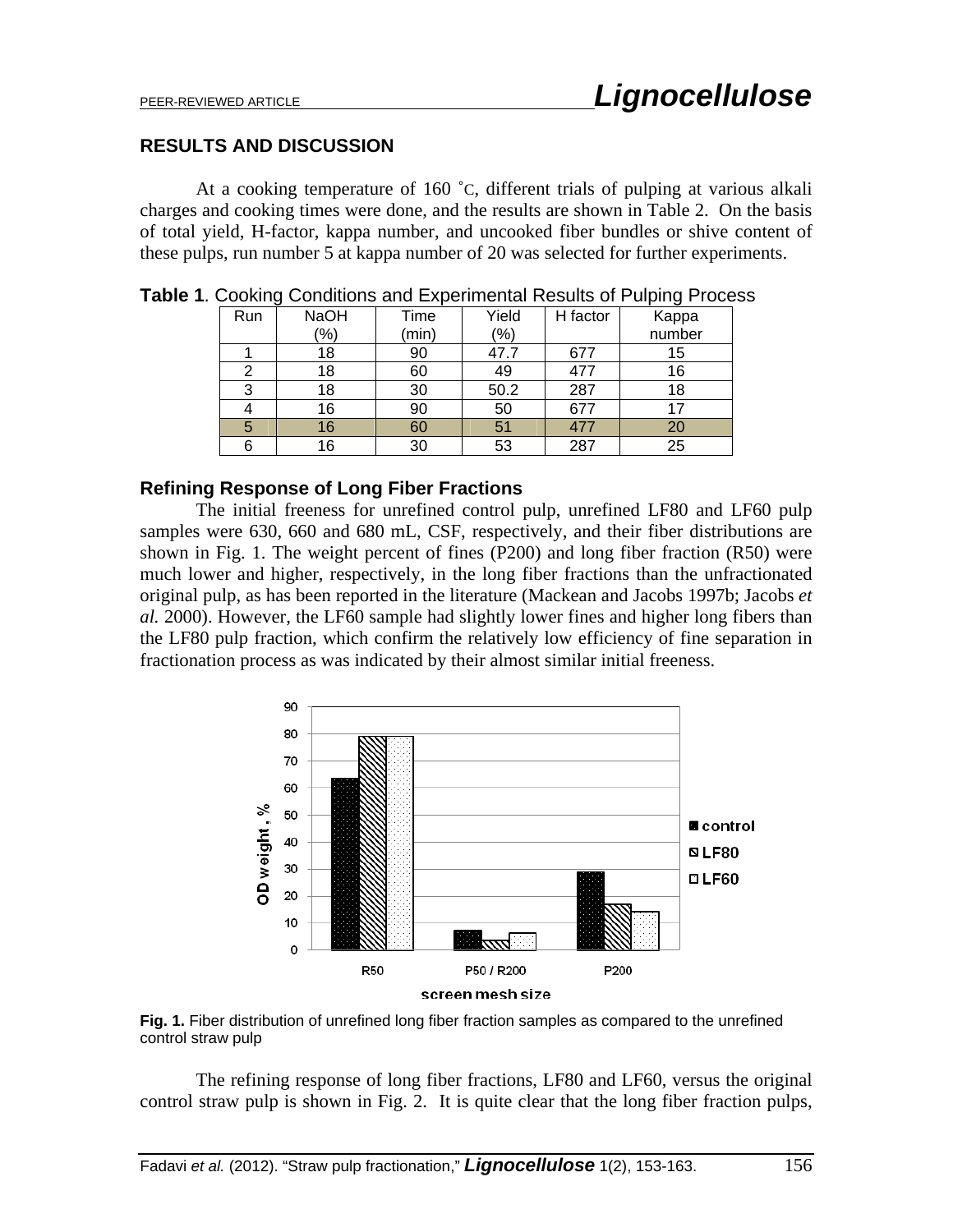LF80 and LF60, need much higher PFI revolutions to reach a similar level of freeness, in comparison with original control pulp, due to higher initial freeness and higher amounts of long fiber and lower fine content.

The refinability of the pulp is defined as a general ability (ease) of certain pulp to change under refining action due to internal and external fibrillation and to some extent fiber cutting and fine formation, which is indicated as freeness drop per specific energy consumption or per specified refiner revolutions. The freeness drop in the LF80 fraction was slightly lower or similar to LF60 fraction due to the similar initial fiber distribution (see Fig. 1). However, the unfractionated control wheat straw pulp lost its freeness much more rapidly than the long fiber fractions, due to morphological characteristics of straw fibers such as low diameter and thin cell wall thickness (Mackean and Jacobs 1997a), higher primary fines parenchyma and epidermal cells and ease of secondary fine formation. Moreover, after pulping, part of the parenchyma and epidermal cells are not separated into individual cells and survive in the pulp as aggregates which could behave like small fibers. These agglomerates are often found in the long fiber fraction of wheat straw pulp. Upon refining, the agglomerates are broken into smaller cluster or individual cells which lead to higher primary fine formation and rapid freeness drop. The results are in accordance with Mackean and Jacobs (1997) and Roy *et al.* (1994).



**Fig. 2**. Refining response of fractionated long fiber samples versus unfractionated control pulp

#### **Effects on the Paper Properties**

Both of the LF80 and LF60 pulp samples were refined to the target freeness levels of 400 and 340, and remixed with the related parts of unrefined pulps, SF80 and SF60, respectively, at any freeness level. The final freeness levels after remixing the LF and SF fractions are shown in table 2. The papermaking potentials of the fractionated and remixed pulp samples were compared with the original unfractionated control pulp at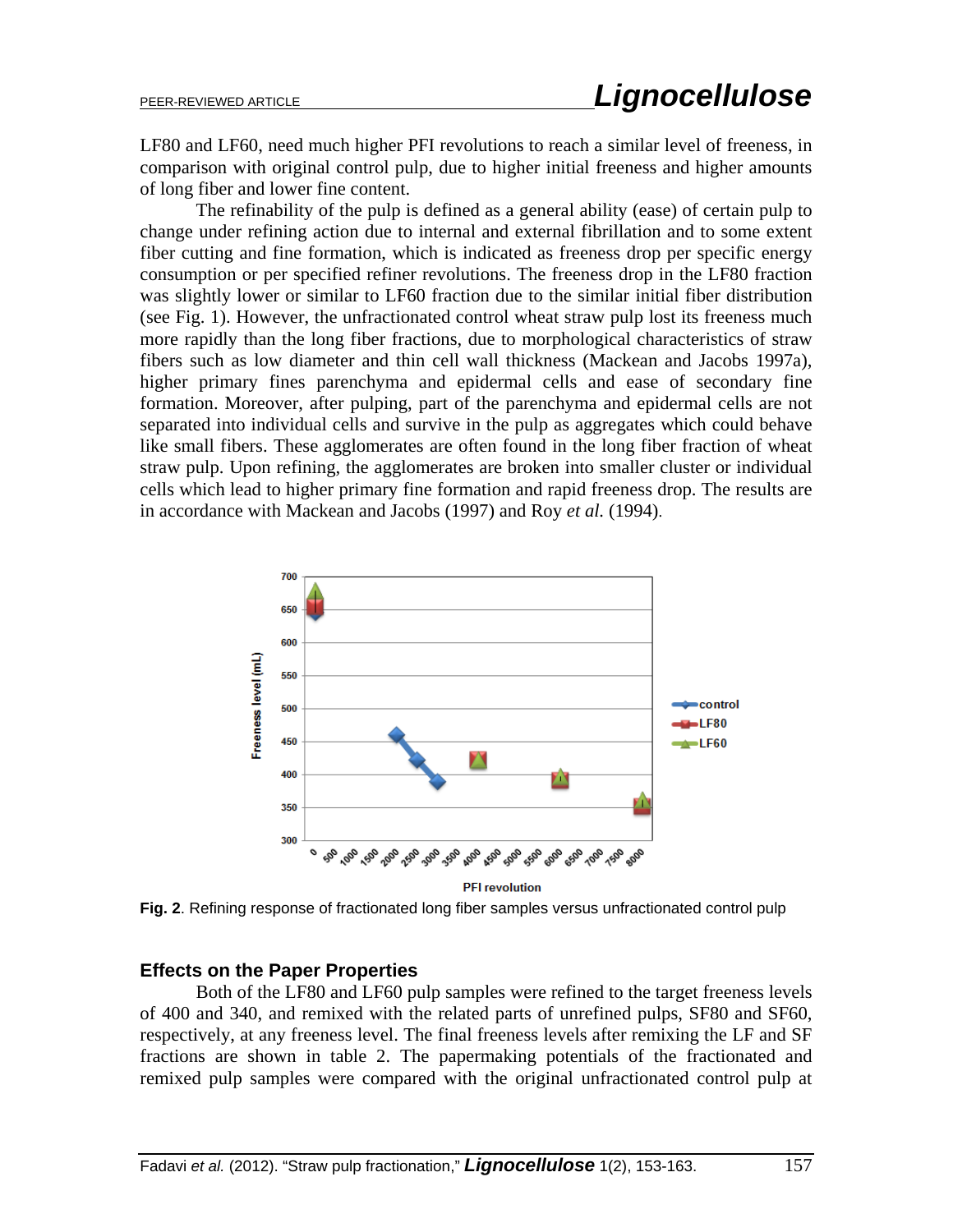freeness level of 390 mL, CSF, to evaluate the effects of fractionation on the paper properties of straw soda-AQ pulp.

| Pulp sample | Initial freeness, | Refined   | Remixed freeness, |  |
|-------------|-------------------|-----------|-------------------|--|
|             | mL, CSF           | freeness, | mL, CSF           |  |
|             |                   | mL, CSF   |                   |  |
| LF80        | 654               | 400 mL    | 430               |  |
| LF80        | 654               | 340 mL    | 350               |  |
| LF60        | 678               | 440 mL    | 440               |  |
| .F60        | 678               | 350 mL    | 350               |  |

**Table 2.** Freeness Level of Remixed Pulps

*Air resistance*

The effects of two different levels of fiber fractionation, each refined to two different levels of freeness, on air resistance of paper are shown in Fig. 3. The air resistance of paper was increased by fractionation treatment. However, the air resistance was increased by decreasing the degree of fractionation, LF80 versus LF60, but increased by increasing the refining revolution or decreasing the refined freeness level, 340 versus 400 mL, CSF, as compared with original control sample at 390 mL, CSF. The higher refining revolutions especially in case of LF80 at 8000 refining revolutions, caused greater fiber deformation and higher fine formation as indicated by lower freeness and lead to higher apparent density and air resistance, in comparison with 3000 revolution in control pulp.



**Fig. 3.** Effect of fiber fractionation and refining degree on air resistance of paper

## **Strength Properties**

*Tensile and burst* 

The tensile and burst strength of a paper depends on both bonding degree and fiber strength, but predominately they are function of inter-fiber bonding degree (Panulaontto 2002). The effects of two different levels of fiber fractionation, each refined to two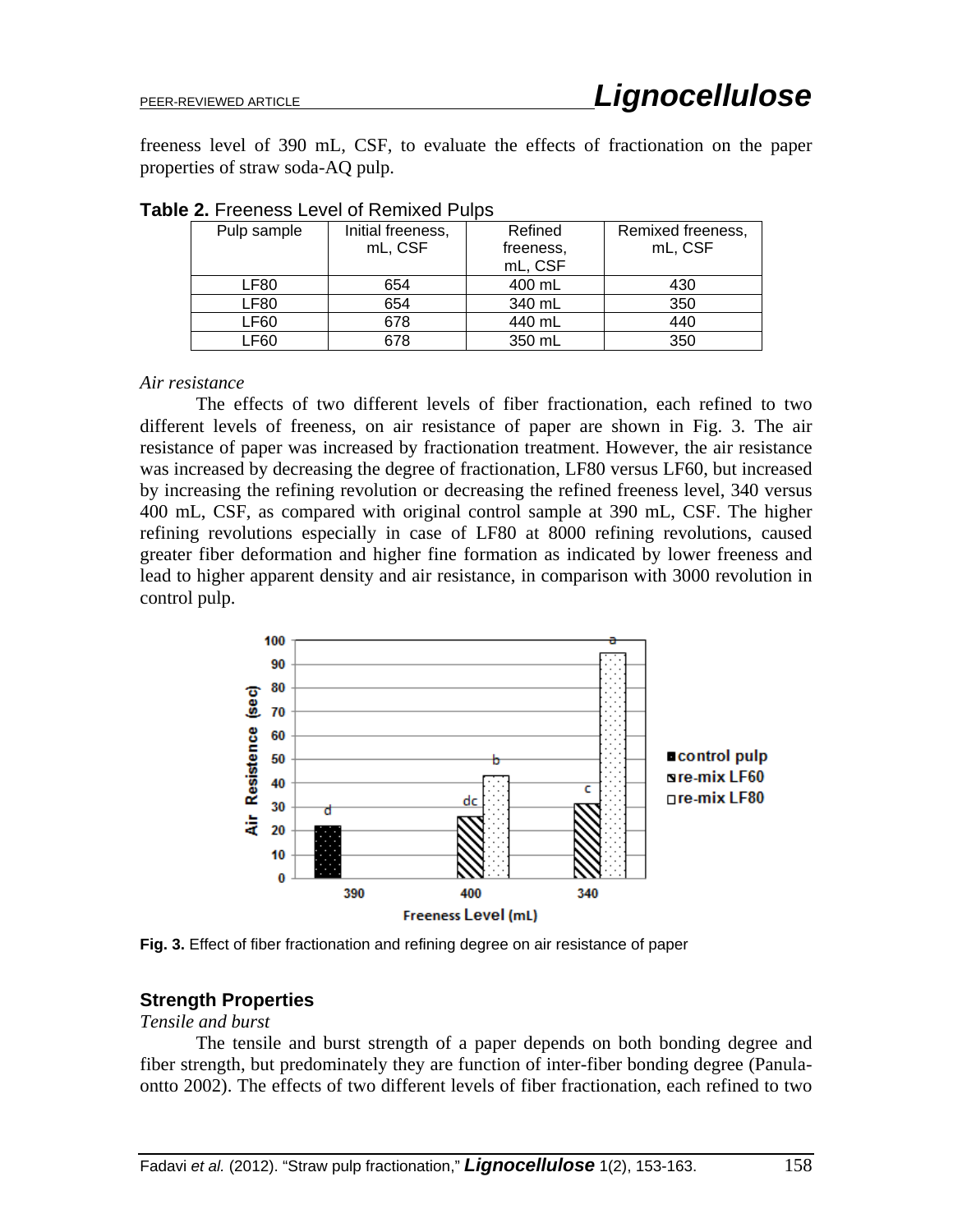different levels of freeness, on the tensile and burst strength of paper are shown in Figs. 4 and 5.

It can be seen that the tensile and burst strength of wheat straw soda-AQ pulp can be improved by the fractionation treatments especially in case of LFR80 (the split ratio of 80:20), due to higher applied refining energy, which led to higher fiber to fiber bonding, as was indicated by higher values of air resistance. However, the tensile and burst strength development in case of LFR80 (split ratio of 80:20) was greater than LFR60, due to higher share of the refined pulp ( 80 versus 60%) and more homogenous fibers at much lower share of unrefined pulp in the remixed sample, 20 versus 40%, respectively, which lead to reduce the inter-fiber bonding strength. This result is consistent with the findings of Guo *et al.* (2009) about the effects of wheat straw fines.



**Fig.4.** Effect of fiber fractionation and refining degree on tensile index



Freeness level (mL)

**Fig.5**. Effect of fiber fractionation and refining degree on burst index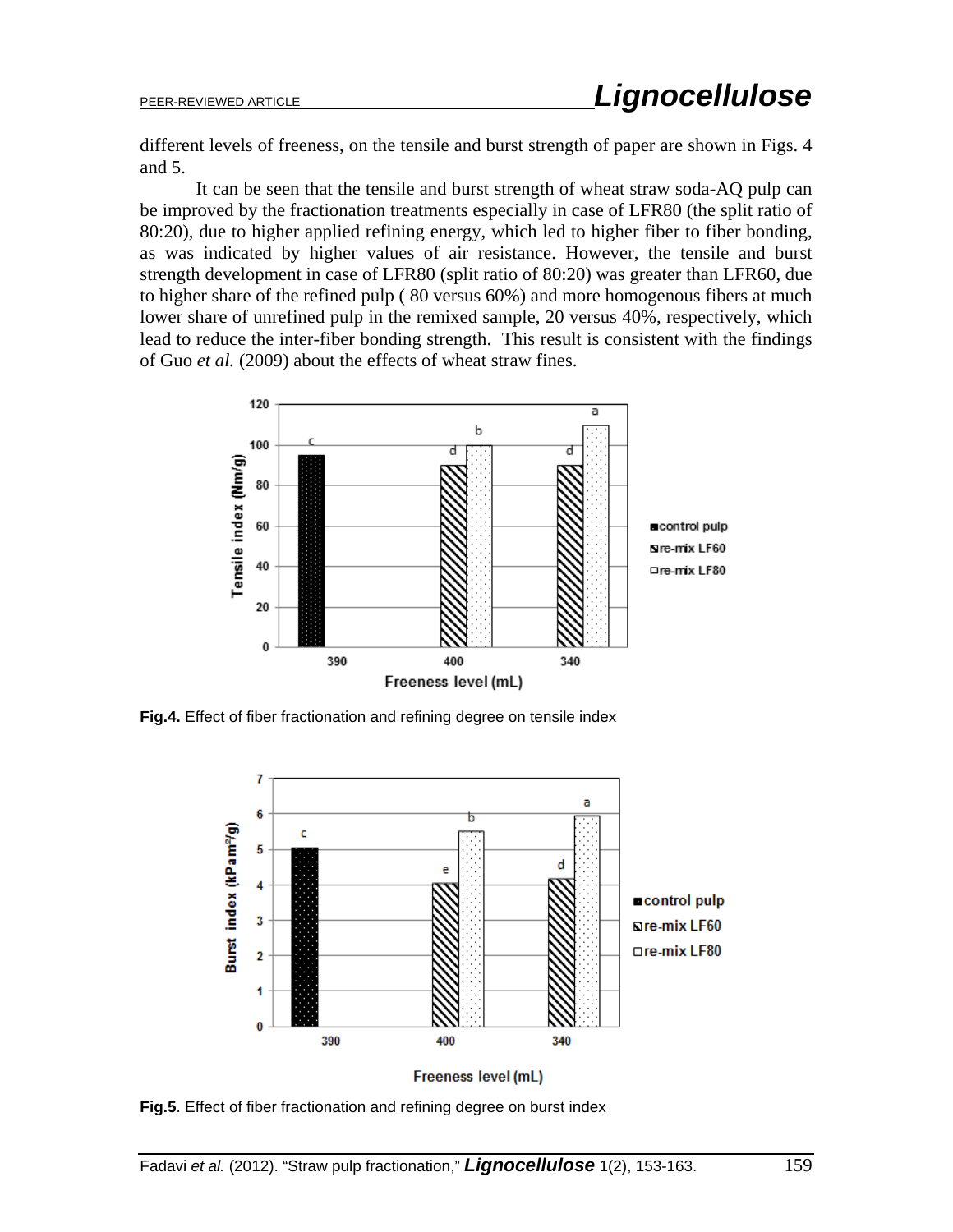#### *Tear strength*

The tear strength of a paper depends on fiber length, fiber strength, degree of inter-fiber bonding, and the fiber orientation in the paper. Longer and stronger fibers provide higher tear strength. At low levels of bonding, the degree of bonding determines the tear strength, but it is the fiber strength that determines tear strength at higher levels of bonding. Thus, tear strength increases in the initial stage of refining up to the point where the fibers are bonded so tightly that some of them are cut instead of being pulled out intact. An increase in fiber length increases the work needed to pull the fibers out from the sheet. The correlation between this work and the fiber length is high in pulps which are relatively poorly bonded; as the bonding degree increases the influence of fiber length decreases. Increasing in fiber coarseness or stiffness also leads to an increase in tear strength due to forming a looser sheet structure and therefore lower internal bonding strength and higher tear strength (Panula-ontto 2002)

The effects of two different levels of fiber fractionation, each refined to two levels of freeness, on tear strength of paper are shown in Fig. 6. The tear strength of wheat straw soda-AQ pulp of remixed stock from LFR80 and LFR60 (the split ratios of 80:20 and 60:40, respectively), were slightly lower or almost similar to the non-fractionated control sample, at similar refined freeness. The fact that the tear indices of these fractionated samples were close to control pulp indicates that by fractionation of wheat straw pulp and separate refining of longer fiber fraction, it is possible to increase PFI revolutions or refining energy to develop inter-fiber bonding strength without decreasing the tear index. However, the tear strength of these remixed stocks at lower freeness or higher refining revolutions (8000 versus 3000 revolutions), were much lower than the control sample, due to higher bonding strength, lower fiber length and higher fines as was indicated by higher burst and tensile strength and higher values of air resistance. The lower share of the refined pulp (60 versus 80 %) and higher share of unrefined short fiber fraction (40 versus 20 %, respectively) in the remixed sample of LFR60 lead to reduce the inter-fiber bonding strength and as a result higher tear strength in LFR60 in comparison with LFR80 remixed stock.



**Fig. 6.** Effect of fiber fractionation and refining degree on tear index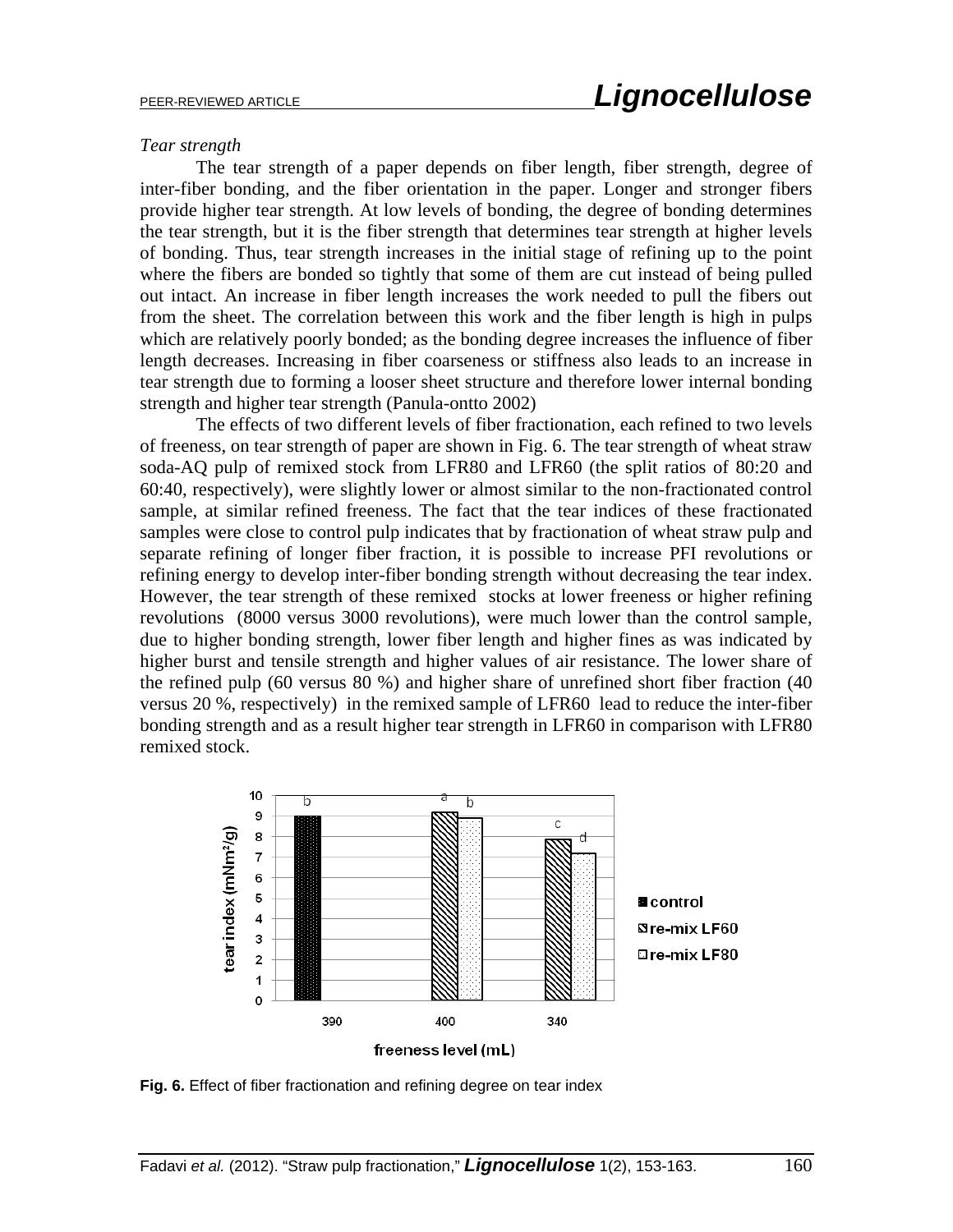#### **Effect of Refining after Remixing**

The results of the above-mentioned fractionation trials showed that tensile and burst strength in the remixed stock of LFR60 (split ratio of 60:40) was much lower than LFR80, possibly due to higher share of the unrefined short-fiber fraction pulp (40 versus 20 %) which may cause a more non-homogenous fiber suspension that lead to reduced inter-fiber bonding strength. The effect of refining at relatively low mechanical action (1500 PFI revolutions) after remixing the refined long-fiber fraction of LF60 with the related unrefined short-fiber fraction of SF40, on the paper properties was investigated, and the results are shown in Table 3. It is clear that the refining treatment after remixing increased the air resistance of paper while the tensile, burst and tear strength were reduced. These results indicated that refining crushes wheat straw fiber and parenchyma cells which produced fines that act mainly as filler thus increased air resistance and reduced inter-fiber bonding and strength properties. These results were in good agreement with the findings of Mackean and Jacobs (1997b) and Guo *et al.* (2010).

**Table 3**. Effect of Refining after Remixing the Fractionated Stock of 60:40 Ratio on the Strength Properties

| Properties                      | Air resistance<br>(sec) | Tear index<br>(mN.m <sup>2</sup> /g) | Burst index<br>(kpa.m <sup>2</sup> /g) | Tensile index<br>Nm/g |
|---------------------------------|-------------------------|--------------------------------------|----------------------------------------|-----------------------|
| Pulp samples                    |                         |                                      |                                        |                       |
| remixed stock                   | 31.6                    | 9.08                                 | 4.18                                   | 90                    |
| remixed stock after<br>refining | 53.5                    | 6.11                                 | 3.51                                   | 80                    |

## **CONCLUSIONS**

- 1. The long fiber fraction of wheat straw pulp required much higher PFI revolutions to reach a similar level of freeness, in comparison with the original control pulp, due to higher initial freeness and higher amounts of long fiber and lower fine content.
- 2. The tensile and burst strength development in case of LFR80 (split ratio of 80:20) was greater than LFR60, due to a higher share of the refined pulp ( 80 versus 60%) and more homogenous fibers at much lower share of unrefined pulp in the remixed sample, 20 versus 40%, respectively, which led to reduce the inter-fiber bonding strength.
- 3. The fact that the tear indices of these fractionated samples were close to control pulp indicates that by fractionation of wheat straw pulp and separate refining of the longer fiber fraction, it is possible to increase PFI revolution or refining energy to develop inter-fiber bonding strength without decreasing the tear index.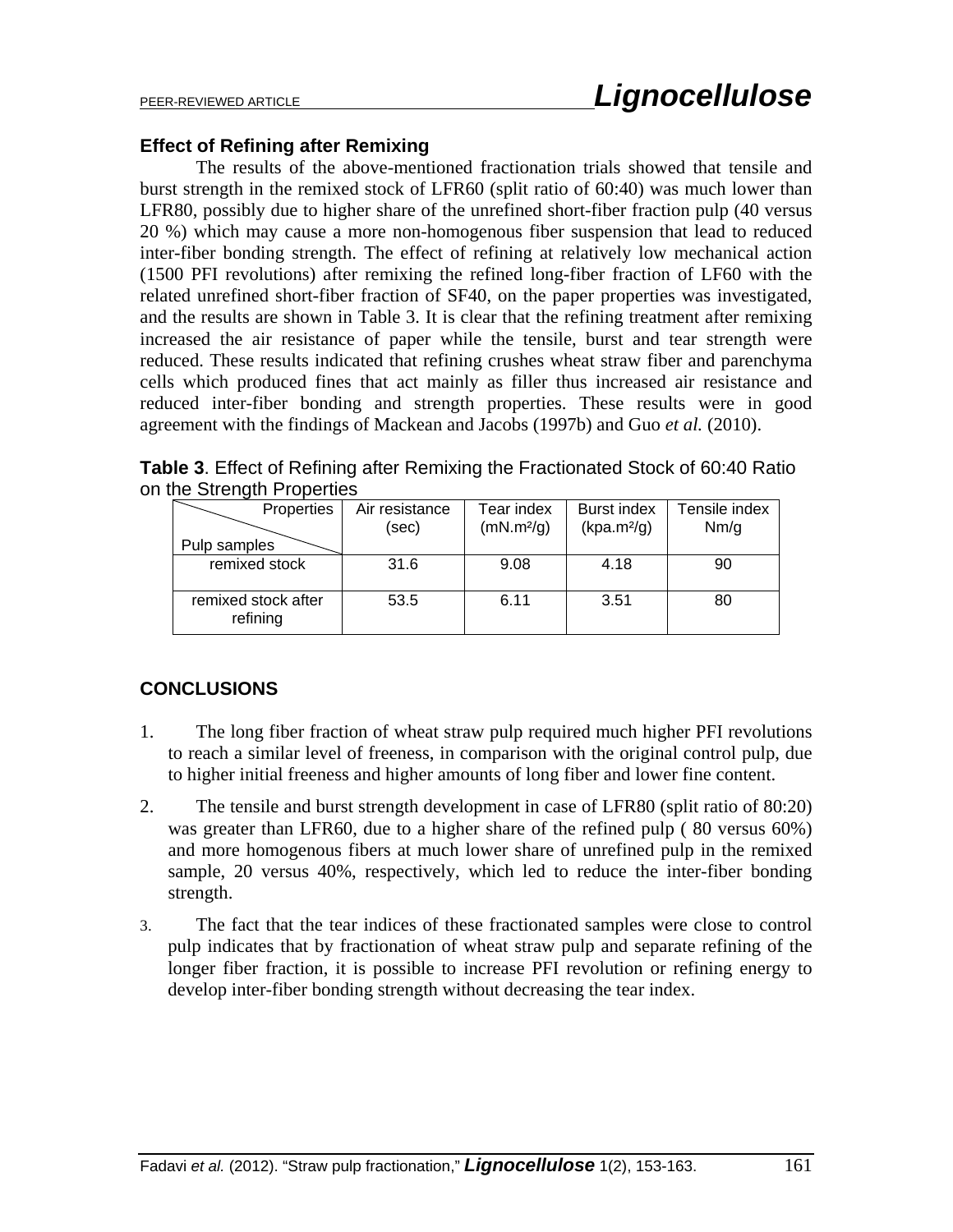#### **ACKNOWLEDGMENTS**

The authors express their appreciation to the Department of Cellulose and Paper Technology, Faculty of Energy and New Technologies Engineering, Shahid Beheshti University, Zirab campus, and the Department of Pulp & Paper Science and Technology,Gorgan University of Agricultural Sciences and Natural Resources, for their cooperation to carry out the required experiments.

### **REFERENCES CITED**

- Goel, A., Tschirner, U., Jewell, M., and Ramaswamy, R. (2003). "Comparison of refining response of soda-AQ and organosolv wheat straw pulps with traditional wood pulps," *Presentation at TAPPI Pulping/Process and Product Quality Conference Proceedings*, pp. 1071-1081.
- Guo, S., Zhan, H., Zhang, C., Fu, S., Heijensson-Hulten, A., Basta, J., and Greschik, T. (2009). "Pulp and fiber characterization of wheat straw and Eucalyptus pulps- A comparison," *Bioresources* 4(3), 1006–1016.
- Heijensson-Hulten, A., Basta, J., Samuelsson, M., Greschik, T., Ander, P., and Daniel, G. (2012). "Aspects on bleaching and tempo-mediated oxidation of wheat straw pulp fractions," *BioResources* 7(3), 3051-3063.
- Jacobs, R., S., Pan, W., L., Fuller, S., W., and Mackean, W. T. (2000)."Wheat straw: Within-plant variation in chemical composition and fiber properties," *Presentation at TAPPI Pulping/Process and Product Quality Conference Proceedings*.
- Jahan, M., Gunter, B., and Rahman, A. (2009). "Substituting wood with nonwood fibers in papermaking: A win-win solution for Bangladesh," Bangladesh development research working paper series (BDRWPS) No. 4(http://www.Bangladeshstudies.org).
- Ljusgren, I., Wiberg, B., Tubek Lindblom, A., and Persson, T. (2006). "Papermaking potential of Scandinavian softwood pulp together with non-wood pulp," In: new technologies in non-wood fiber pulping and papermaking,  $5<sup>th</sup>$  INWFPPC, Guangzhou, China, pp. 281-286.
- Mackean, W. T., and Jacobs, R. S. (1997a). "Wheat straw as a paper fiber source," Unpublished Report, The Washington Clean Center Seatle, WA. USA, 1-47.
- Mackean, W. T., and Jacobs, R. S. (1997b). "Refining of wheat straw pulp: A comparison with hardwoods," *Pulping Conference Proceedings*, TAPPI Press, Atlanta, pp. 667- 672.
- Panula-ontto, S. (2002). "Fractionation of unbleached softwood kraft pulp with wedge wire pressure screen and hydrocyclone," Licentiate of Science thesis, Helsinki University of Technology, Department of Forest Products Technology.
- Roy, T. K., Subrahmanyam, S. V., Godyal, R. D., Panda, A., and Pant, R. (1994). "Effect of nonfiborous tissue on the papermaking properties of bagasse and straws," *IPPTA Convention Issue*, pp. 49-55.